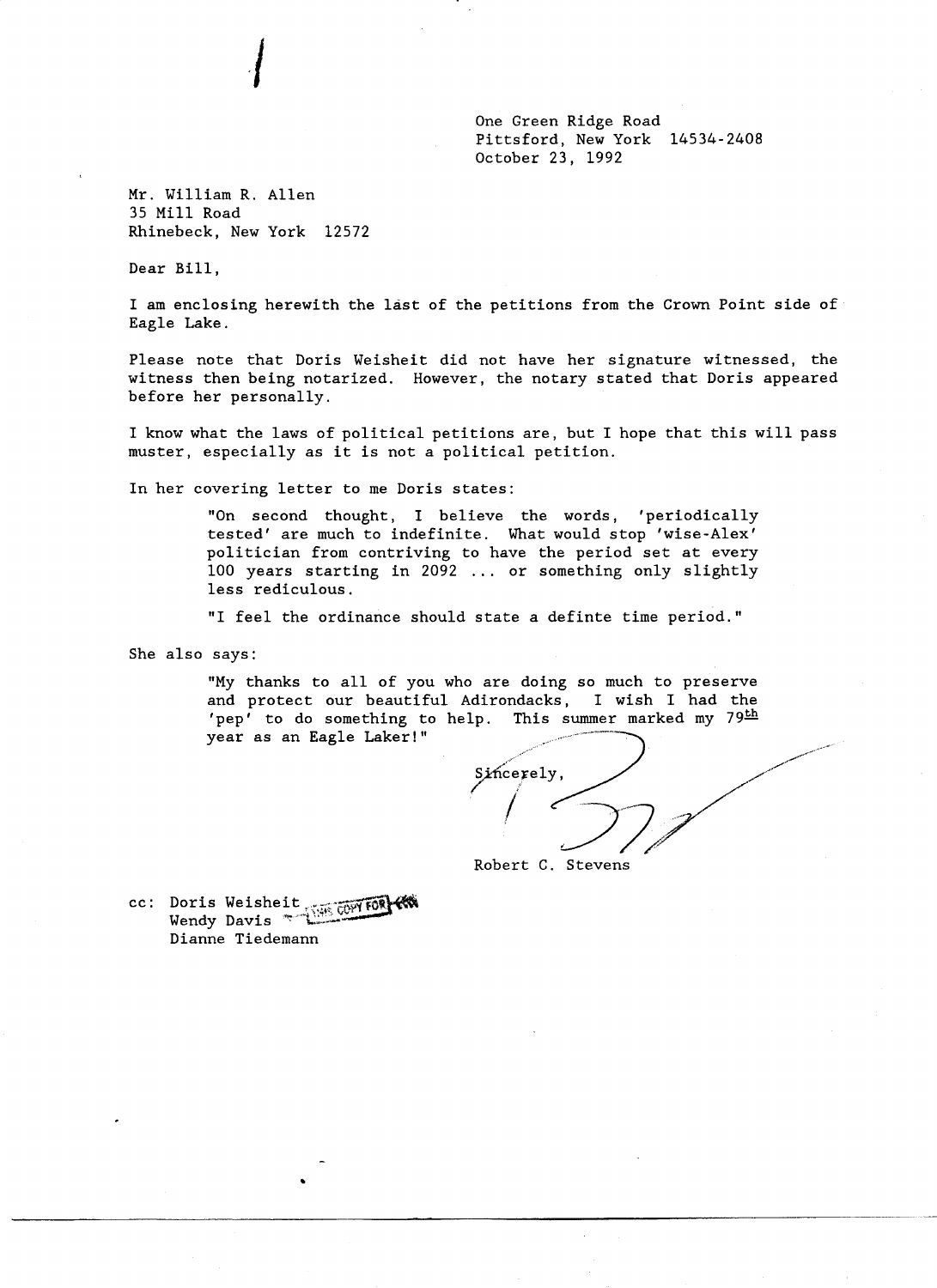## PETITION

We, the undersigned, being members of the Eagle Lake Property Owners'Association, hereby petition the Town Board of the Town of Ticonderoga, NY, to enact an ordinance requiring every dwelling located within 600 feet of Eagle Lake, or any stream, brook, wetland or drainage ditch that drains into Eagle Lake to have the waste water system periodically tested.

PROPERTY OWNER DATE OF RESIDENCE  $8.29 - 92.$ oga N 3. 4. 5. BoX Бильна 1x887  $6.$ そみ  $7.$ '61  $B\alpha$ । a&୧3 rel  $\mathbf{8}$ クん ₽  $1($  $1<sub>1</sub>$ 13 **'ASSI** nkI o co 15 Cender ogg

I, \_\_\_\_\_\_\_\_\_\_\_\_\_\_\_\_\_\_\_\_\_\_\_\_\_, hereby swear before a notary, that I have witnessed the signing of the above persons'  $signatures,$ 

| Signature of<br>Witness | Notary |
|-------------------------|--------|
| Date                    | Date   |
| -                       |        |

•